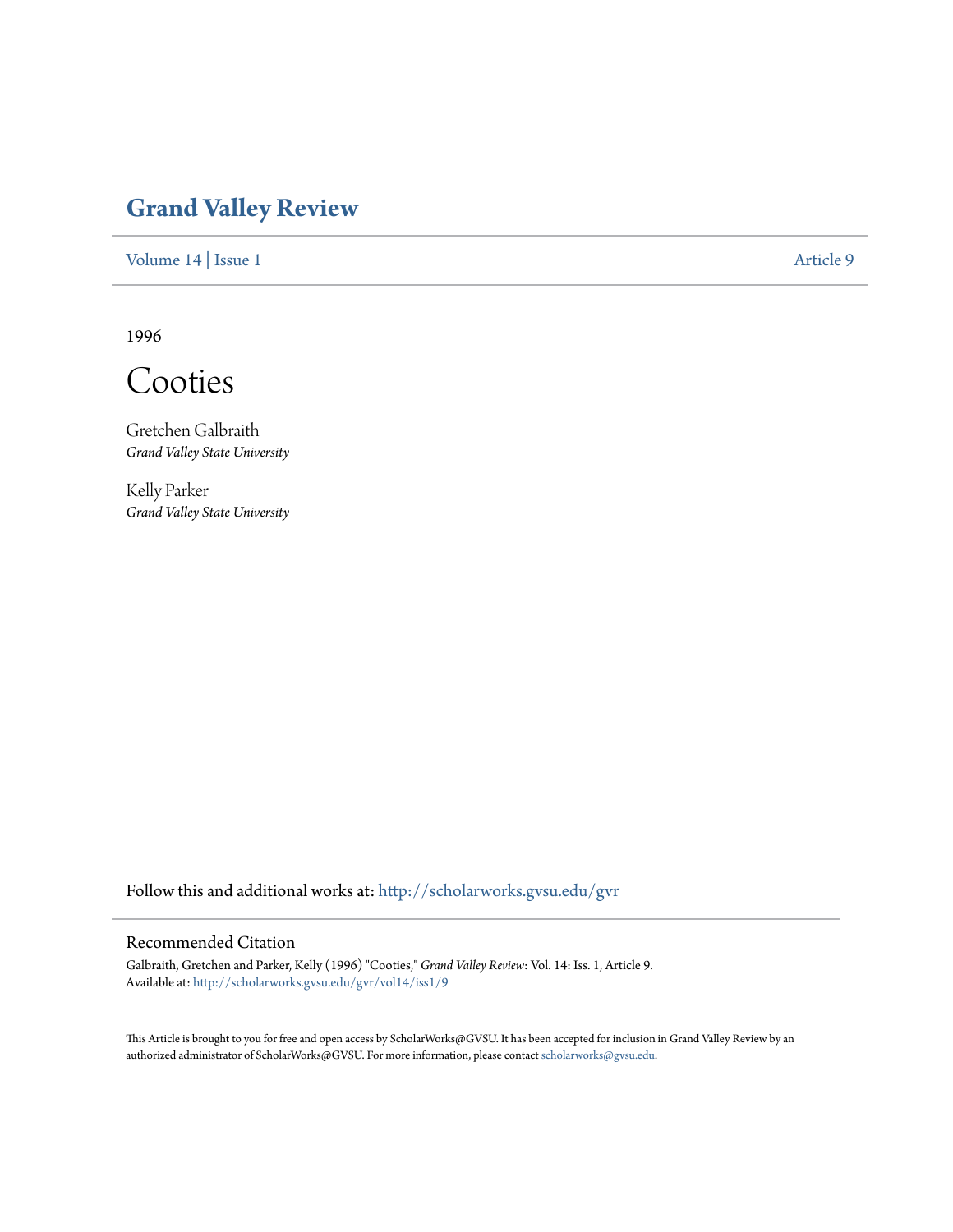## **COOTIES**

## *Gretchen Galbraith and Kelly Parker*

This may come as a surprise to some coots and cootesses, but most of what Professor Cole says sounds awfully familiar to some of us cooties (cootie: diminutive of arch. coot or cootess). In fact, these are matters we new hires in Arts and Humanities tend to discuss quite a lot, once we get past the immediate questions that arise when one arrives at GVSU.

NEW COOTIE, JUST OFF PLANE: Where can I get the New York Times? What's my e-mail address? Don't these students know the difference between education and training?

ALMOST-TENURED COOTIE: No, they mostly don't, and it's even worse than that. Many don't read, few write very well, and some think liberal education is only for Democrats. I suspect that's why we've been brought here. Those elderly, smiling people over there with the cool briefcases evidently want us to help them do some educating.

NEW COOTIE: Sounds like something that starts fresh with every incoming class. Gee, I could make a career of this!

There are really only two points we would question in Professor Cole's portrayal of the situation at GVSU, circa 1995-96. The first concerns his comment implying that younger faculty are here "to make careers" and not "to build a university." How should we take this? On a charitable reading, this merely states the obvious. The efforts and tasks senior faculty faced when they arrived at the cornfield then known as GVSC were nicely described in the last issue of this Review. They amounted to "building a university" in the literal sense. We youth come not to a cornfield, but to a large institution with an established bureaucracy, a rich history of educational experience, and, well, a bunch of senior faculty who establish certain standards and expectations for us all. We would love to take on the kind of challenge the cootpersons faced thirty years ago. But some of us were in diapers thirty years ago, and the reality is that the tasks and opportunities we face as young faculty members today are significantly different from those earlier challenges.

A less charitable reading might detect some cynicism in Professor Cole's comment. We youth enjoy reduced teaching loads, and are actively involved in research, writing, conferencing, and the rest of the scholarly ratrace. In part, we have been trained to do these, through years of Skinnerian conditioning at some pretty good grad schools, but also they at least seem to be expected of us: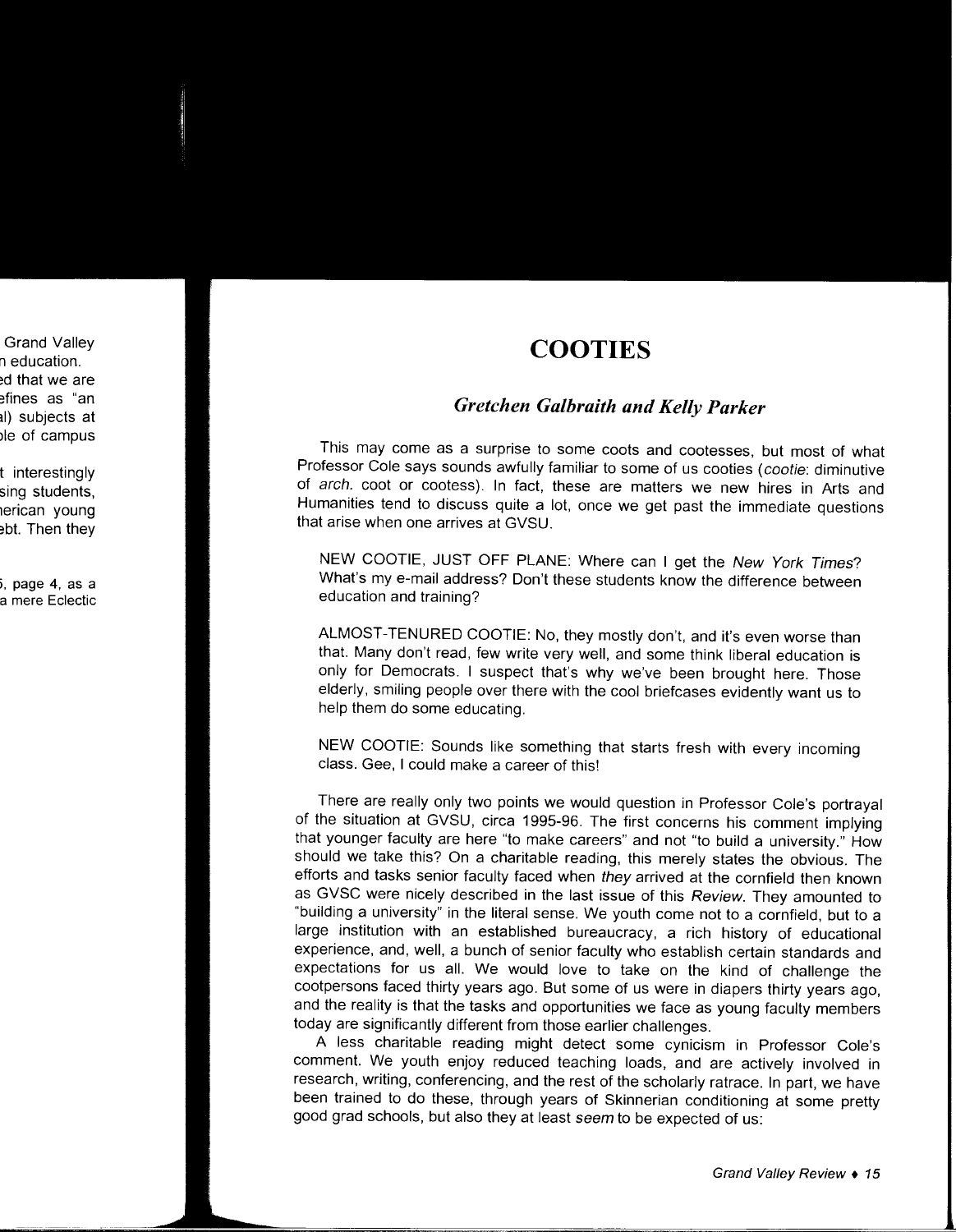NEW COOTIE: So, what are the policies on research and publication? I know effective teaching is on top, but how much of what do I need to produce?

ALMOST-TENURED COOTIE: Nobody knows yet. Really. They're drafting a policy.

NEW COOTIE: When will this policy take effect? What weight will it carry?

ALMOST-TENURED COOTIE: It will take effect about the time you're up for tenure. We'll decide what weight it carries during your tenure review, if that's okay.

NEW COOTIE: Wow. Better safe than sorry, eh? Guess I better get to work. Where's the laser printer?

ALMOST-TENURED COOTIE: Over there. It even has an auto-deconstruct function that I've found very useful. Try out the dissertation-articlization subroutine, too. Just don't give anyone the impression your full energies aren't in the classroom.

The second point concerns Professor Cole's assertion that something is "going wrong" at GVSU. Indeed the direction has changed. Whatever happened to the aim of "becoming the finest undergraduate liberal arts institution in Michigan," anyway? We can no longer state our mission so simply. What about that idea that faculty should be here "to help students become interesting people, not politically-correct robots?" Students themselves will not and should not settle for such a simplistic goal. Interesting is easy. Interesting and well-equipped to undertake a constructive life's work is another matter. It's a matter involving not only good grounding in the humanities and sciences, but also some technical skills with film and video, or in technology even more complex than that! Has anyone even tried to buy carbon paper lately? Good luck! The globally accessible hypertext archive is here to replace it in everyday life.

The university we cooties find here in 1996 is a place of complex aims and demands. It is not enough to be a solid liberal arts college—that enterprise goes belly up, we're told. Not enough to help students become merely interesting peoplethey need to be liberally educated, multiculturally aware masters of high technology and classic literature. Not enough to commit ourselves to fine teaching--that teaching must dovetail with first-rate scholarly research and writing. Let us emphasize that we believe in these educational goals. Our concern here is not to challenge these noble ambitions, but to highlight the fact that the university that once was built is being built again from the inside. Sometimes this rebuilding goes in directions clearly charted out by elder cootpersons, but sometimes it must go in directions that are simply untried and unknown.